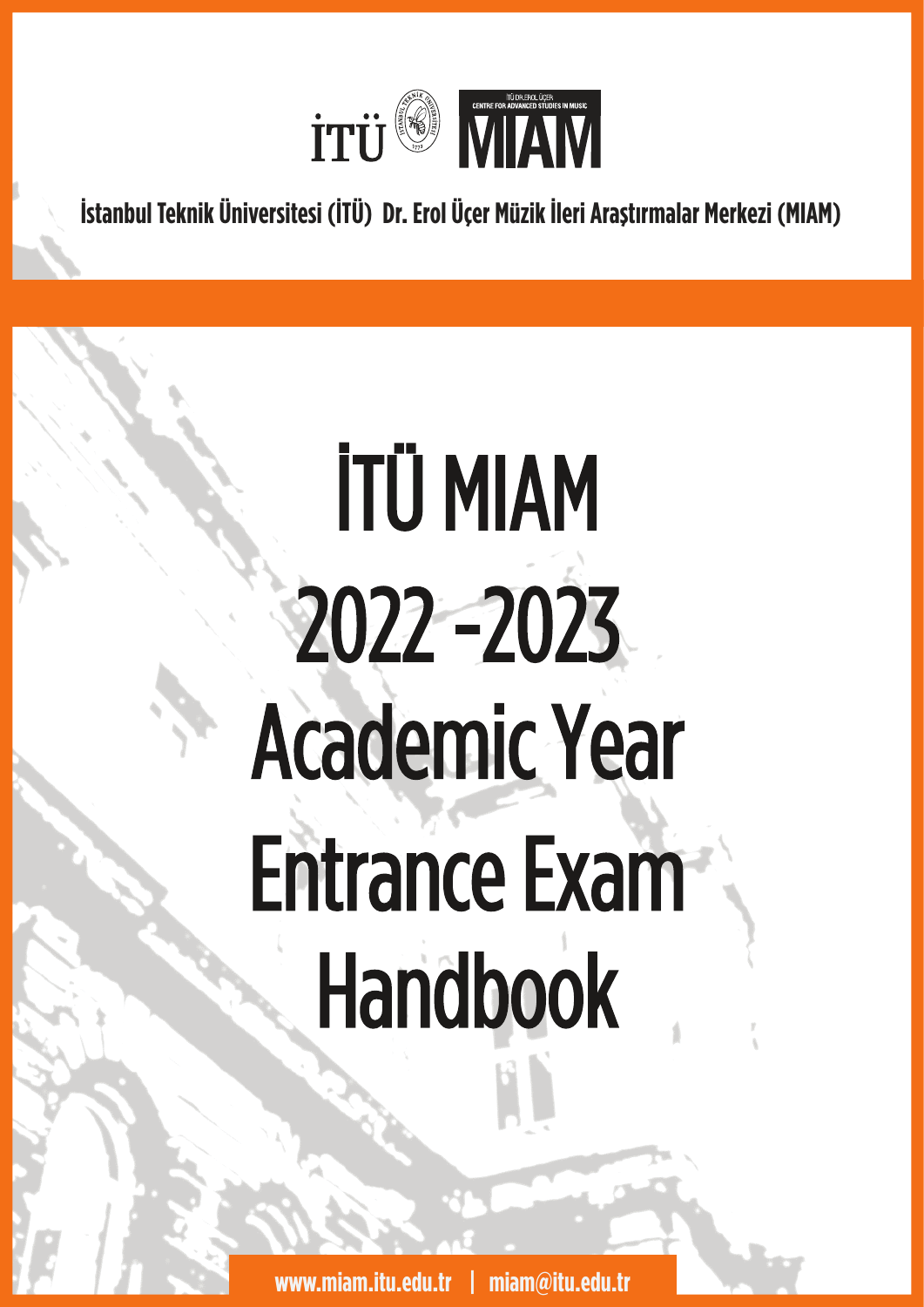# **Table of Contents**

I- Introduction

II- Portfolio requirements for Specific Concentration Areas (Masters and Doctorate)

III- Additional Requirements for the Music Doctorate Program

IV- Delivery format of the portfolios

V- MIAM 2022 Entrance Exam contact form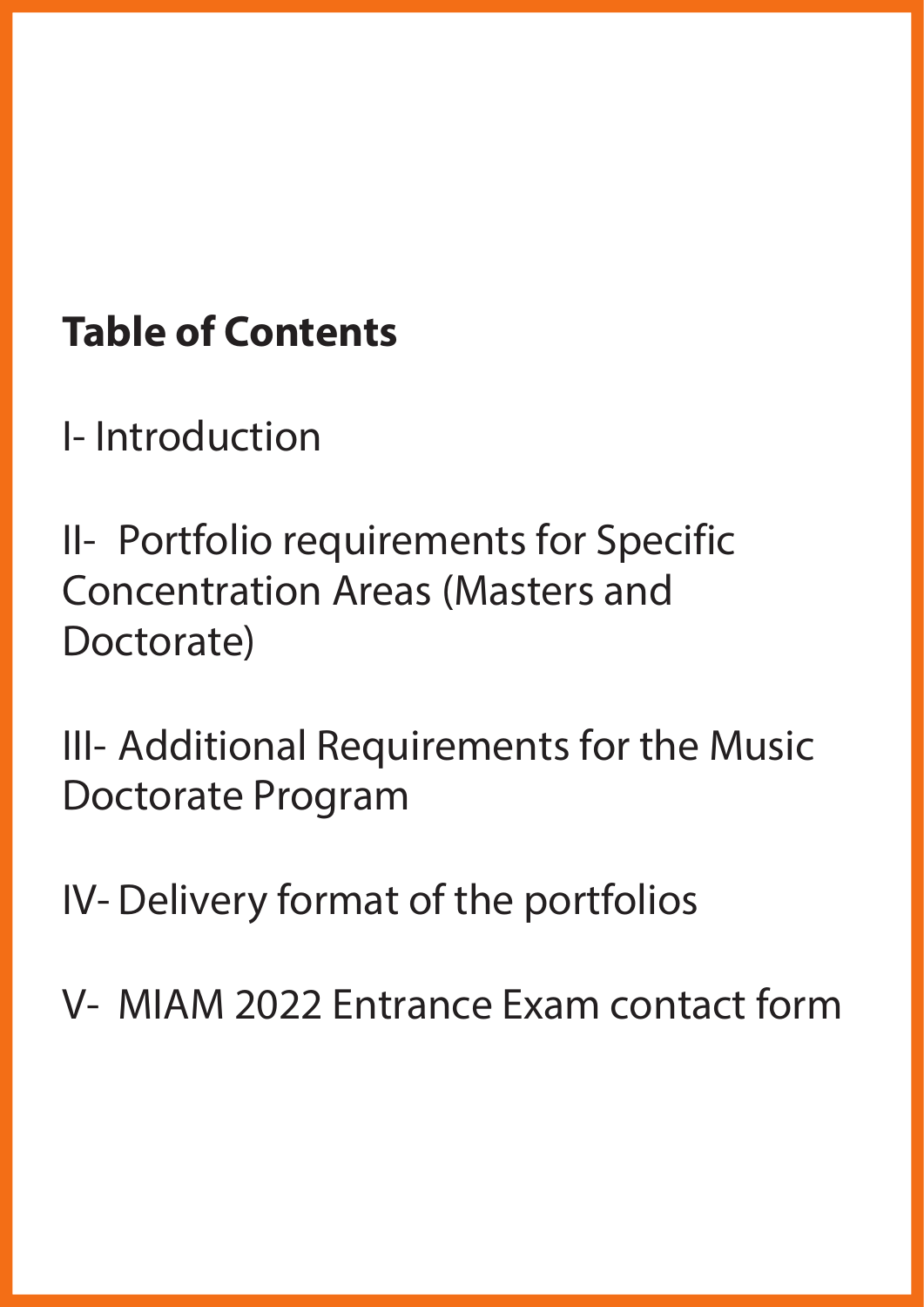# **I- Introduction**

## **General Terms:**

ITU MIAM Entrance Exam and the interviews will be held **in-person.**

This handbook is a guide for sending in your portfolio. Sending in your portfolio is an additional step and should not be confused with official registration.

Don't forget to complete your registration through [www.sis.itu.edu.tr !](http://www.sis.itu.edu.tr)

#### **The following documents should be sent to the provided email address (see section: Delivery)**

- 1- MIAM 2022 Entrance Exam Contact form (see below).
- 2- Portfolio (Each concentration area has different requirements, see below)

## **Calendar:**

#### **•24 June 2022, Deadline for portfolio submission**

**•27 June 2022, Deadline for online registration through www.sis.itu.edu.tr**

#### **•29 June 2022 12:30-14:30**

General Music Knowledge and Music Theory Exams  **29 June 2022 15:00-17:00**  Field exams for the following concentration areas: Masters: SED, Sonic Arts, Composition

Doctorate: All areas

#### **•29-30 June and 1 July 2022**

Interviews (Interview schedule will be announced after the written exams)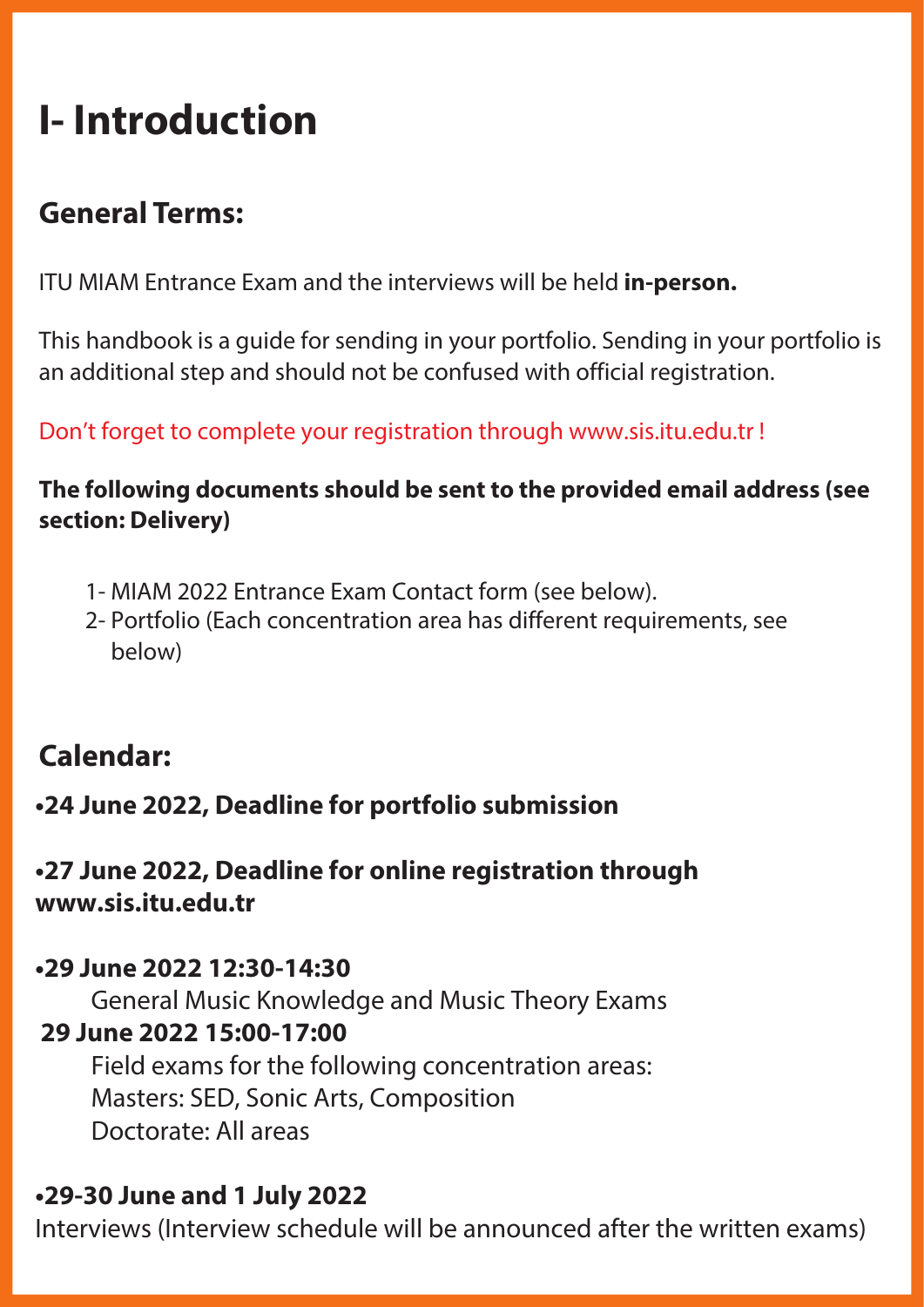# **II-Portfolio Requirements for Specific Concentration Areas (Masters and Doctorate)**

**(Please see below for additional requirements for Doctorate Programme)**

## **Sound Engineering And Design :**

- 3 mixes of recordings that you made. All mixes must have at least one track that is from an acoustic source (i.e., recorded with a microphone).

- 1 Page description of the mixes sent.

Example information :

When was the recording done? Where was the recording done? What equipment was used? What software was used? Credits.

Photos from recordings as well as other supporting material are welcome.

#### **Ethnomusicology and Musicology:**

2-3 samples of relevant past work such as course papers, published work, media, websites, performances, and exhibitions.

#### **Sonic Arts:**

Composition portfolio (Audio + Scores if available). Any other relevant material is also welcome.

Optional: Custom made software of projects that have developed as a sample of programming skills including MaxMSP, SuperCollider, Processing etc.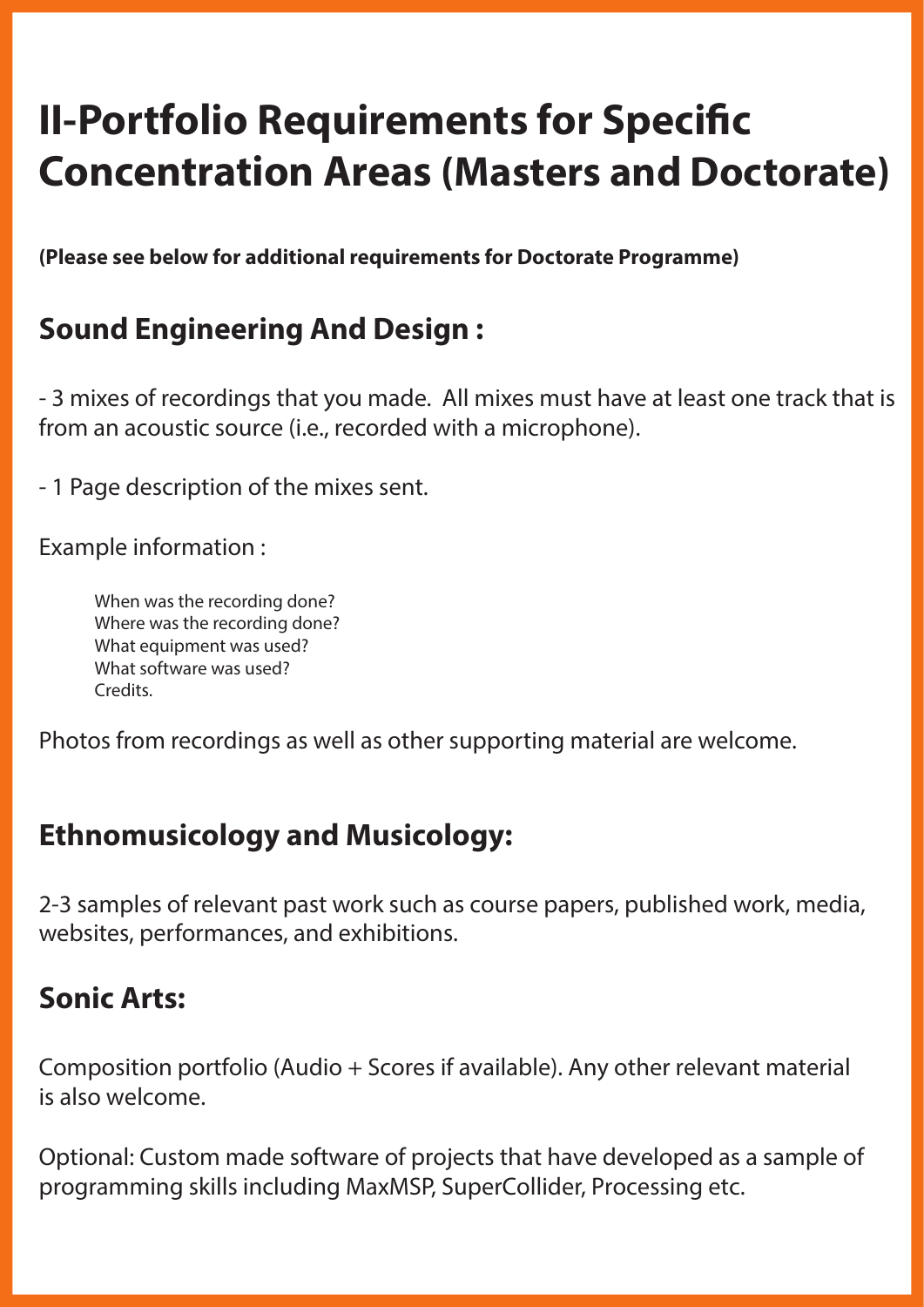### **Composition:**

Composition portfolio consisting of at least 3 scores and recordings (although live recordings are preferred, MIDI realizations are also accepted).

### **Theory:**

2-3 samples of relevant past work in the field of Music Theory.

## **Music Business And Management:**

A letter or CV describing your involvement with music business and management.

## **Performance:**

Portfolio is not required.

Audition repertoire: The performance should be at least 15-minutes long, and should contain works from at least two contrasting style periods (e.g. Baroque and Romantic periods), if applicable to the instrument. Please contact Dr. Jerfi Aji, **aji@itu.edu.tr** for detailed repertoire requirements related to your instrument.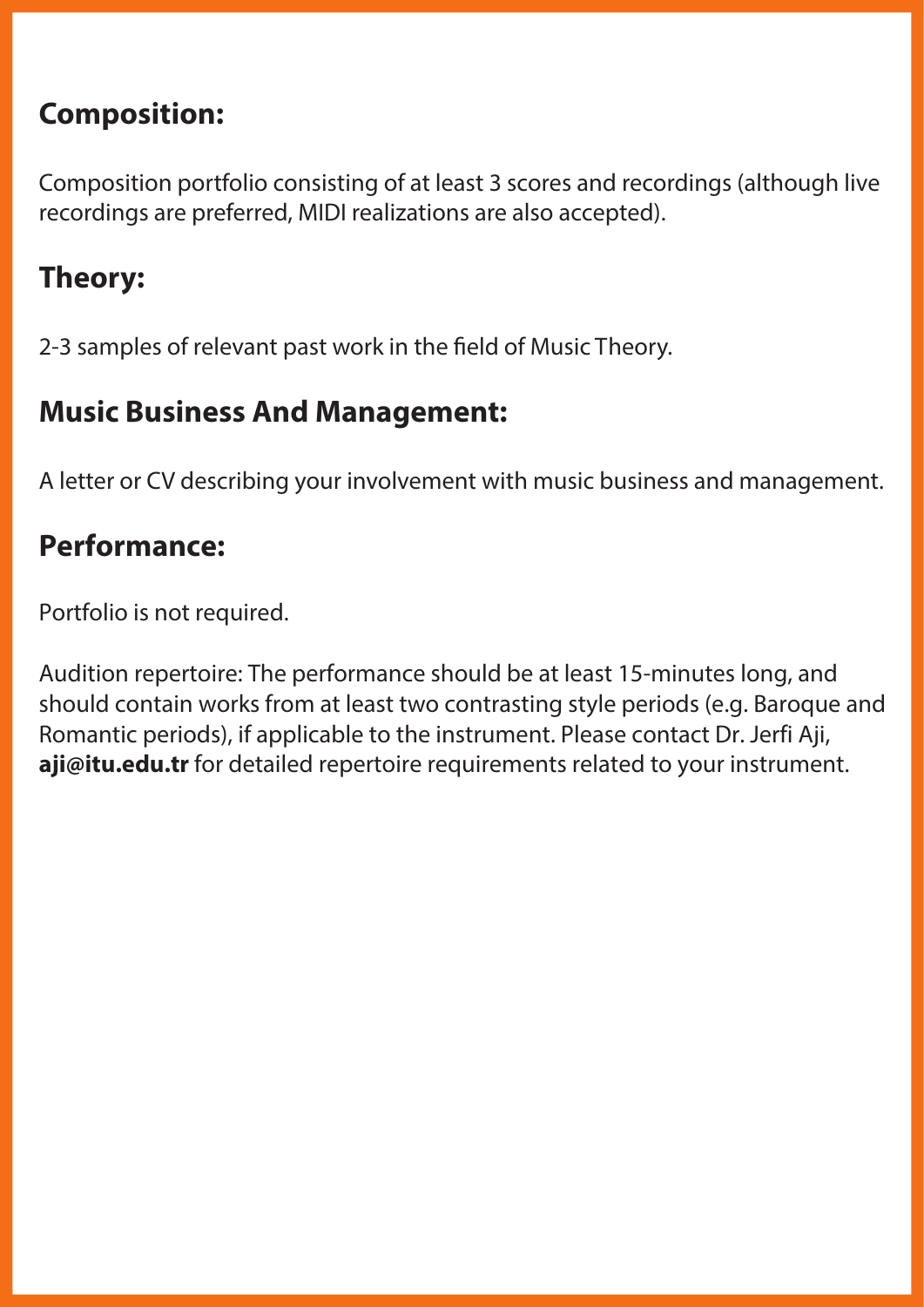# **III- Additional Requirements for the Music Doctorate Program**

All applicants to the doctorate program must also submit:

- Their Master's Thesis (or equivalent work).

- An academic writing example in English (relevant to the field preferably).

# **IV- Delivery of the portfolios**

The deadline for sending the portfolios and other documents is **24 June 2022, Friday**

Text documents smaller than 25 Megabytes can be attached to the e-mail. Any files greater than 25 Megabytes should be sent as a link to a zip file. Services such as Google Drive, WeTransfer, Dropbox, etc. are accepted.

Your portfolios should be sent to the following email address:

#### **itumiam@gmail.com**

with the subject:

#### **"[MIAM2022] Your Name & Surname"**

in the subject field.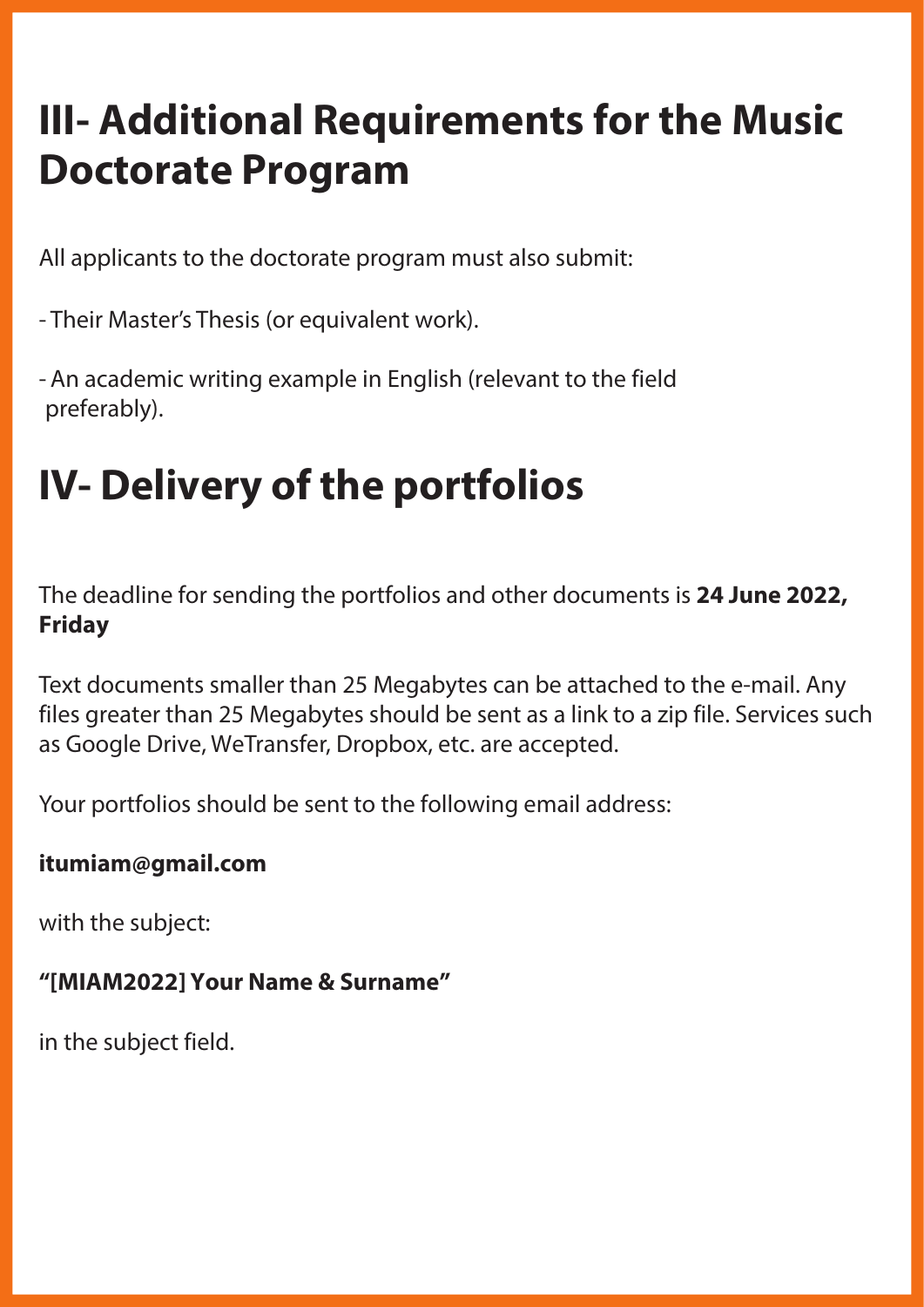## **V - MIAM 2022 Entrance Exam Contact Form**

**Name:** 

**Surname:**

**Preferred Concentration Area:**

**Telephone number:**

**E-mail:**

(This information can be sent in the body of the e-mail you are sending as text. A separate file is not necessary.)